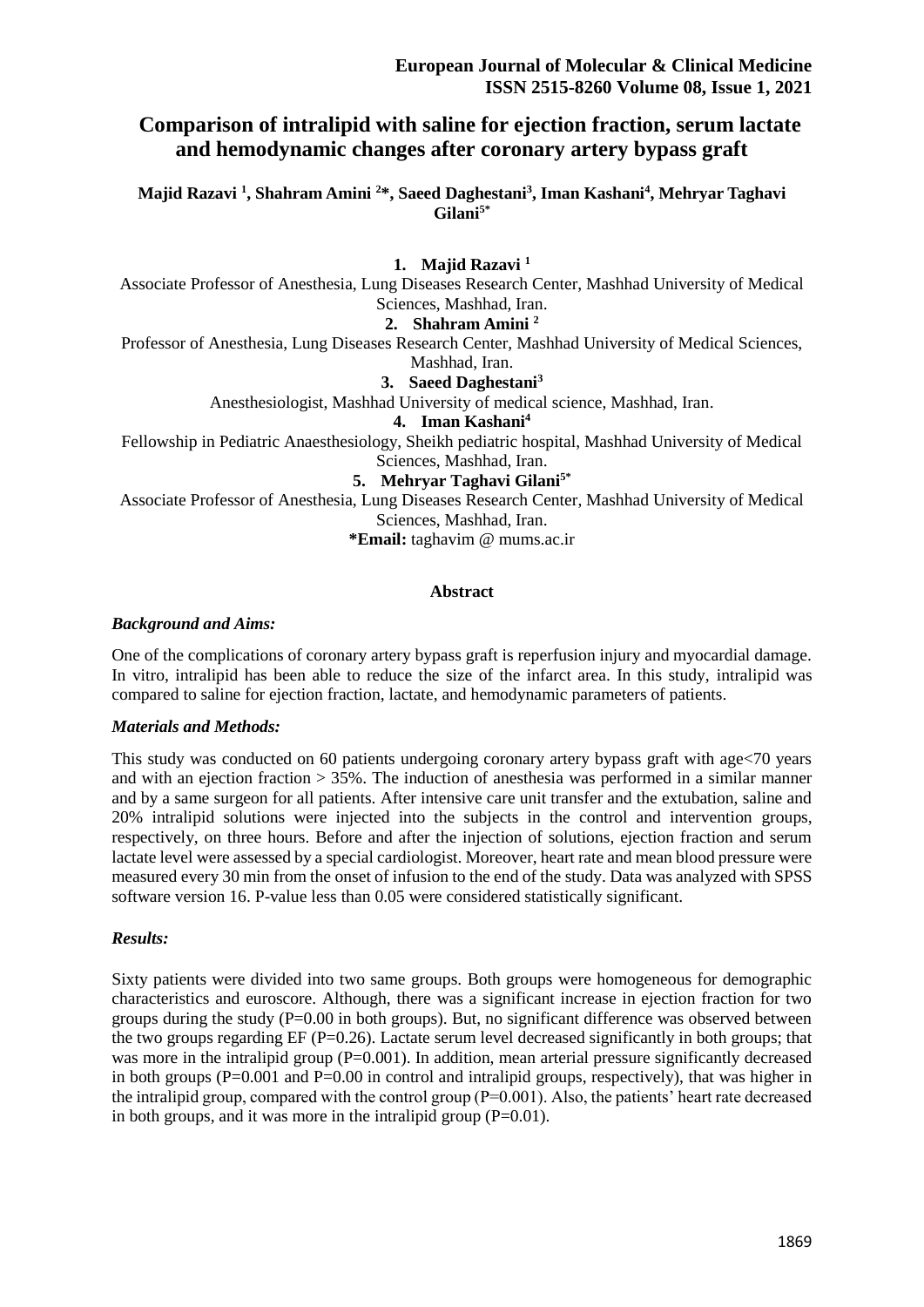### *Conclusion:*

In our study, intralipid infusion improved the hemodynamic status of patients and was better than saline group. Also the level of serum lactate was lower in patients of the intralipid group. There was no significant difference between the two groups regarding the ejection fraction level. Given the low complications of intralipid administration and improved nutrition of patients, it is suggested that this method can be used for patients after CABG.

**Keywords:** intralipid, saline, ejection fraction, coronary artery bypass graft.

### **Introduction**

 High incidence of coronary artery disease has increased the invasive therapies, there such as heart stents and open heart surgery. One of complications following these invasive treatments include reperfusion injury, rapid release of acid and potassium compounds into the bloodstream through mitochondrial permeability (mPTP), can reduce cardiac function (1,2).

In recent years, researchers have paid great attention to fats, especially unsaturated fatty acids, due to their effects on heart disease, cardiac protection, and reperfusion injury (3,4,5). [Intravenous](https://en.wikipedia.org/wiki/Intravenous) intralipid is a combination of fatty acids that have been used for decades. In some studies, it has been shown that intralipid reduces the infarct size in reperfusion injury (6,7). This compound is used in local anesthetics (especially bupivacaine) cardiac toxicity (8,9). On the other hand, some studies have reported the insignificant impact of intralipid on cardiac function after heart valve surgery (3).

Due to lack of human studies and conflicting results, we aimed to compare the effect of intralipid and saline on patients undergoing CABG and cardiopulmonary bypass. We assessed its effects on the ejection fraction, lactate, and hemodynamic changes of patients.

### **Materials and Methods**

This randomized double-blinded prospective study was conducted on candidates of coronary artery bypass graft (CABG) who admitted to ICU. The patients were enrolled in the study after approvals of the ethics committee and research deputy of the university (code: 930285) and written informed consent from the patients. The inclusion criteria were age below 70 years and ejection fraction (EF) above 35. The Exclusion criteria included the need for mechanical ventilation and inotrope before surgery, body mass index (BMI) above 30, the need for balloon pump, inherited metabolic disease, dysrhythmia, and the history of cardiac surgeries.

60 patients were randomly divided into two equal groups using the envelope sampling technique. At first, patients were assessed with Euroscore model. Then, EF was measured for all patients by a cardiologist who had no information about the groups. Afterwards, all patients underwent anesthesia and surgery through a similar method. Induction of anesthesia was carried out with intravenous injection of midazolam 40 µg/kg, propofol 1-2 mg/kg, pancuronium 0.1 mg/kg, and fentanyl 2-5µg/kg.

Patients were intubated and underwent cardiopulmonary bypass surgery under moderate systemic hypothermia (28-32°C).The surgeon had no information about the study group. To protect the heart during surgery, a cold cardioplegic solution (below 4°C),which was a combination of saline with 14 mEq of potassium chloride and 80 milligrams of lidocaine and 1 gram of magnesium sulfate, was utilized. This solution was used after the onset of heart bypass and aortic clamping.

The patients were transferred to the ICU and after the endotracheal tube was removed, saline and 20% intralipid solutions (in 1cc/kg/hour) were injected in the control and intervention groups for three hours, respectively. Before and after the administration of the solution, the EF was rechecked by the same cardiologist. Hemodynamic variables, such as heart rate and blood pressure, were evaluated every half hour from the onset of infusion to the end of the study. In addition, lactate level was measured before and after intralipid and saline infusions.

## **Statistical analysis**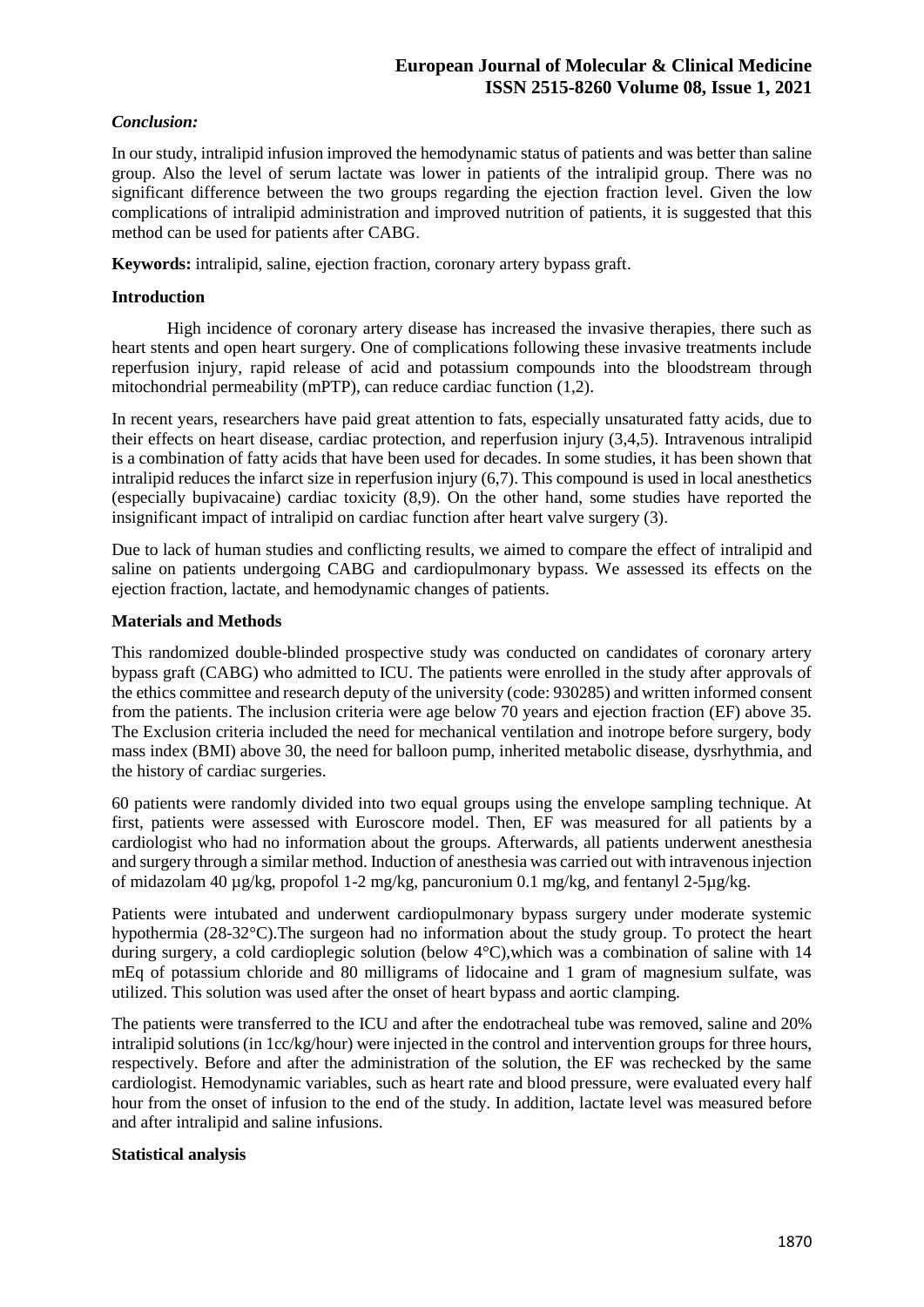Due to lack of similar studies on human, the present study was carried out as a pilot study on 60 patients. Data analysis was performed in SPSS (version 16) using Kolmogorov-Smirnov test (to assess the normal distribution of the data), t-test, and ANOVA (to evaluate the parametric data, including age, BMI, ejection fraction, lactate, and hemodynamic changes [blood pressure and heart rate]), as well as the Chi-square test, Fisher's exact test, and Mann-Whitney U test (to analyze the non-parametric data). P-value less than 0.05 was considered statistically significant.

### **Results**

In this study 60 patients were divided to same groups, the intervention group (intralipid group) and the control group (normal saline group). Table 1 shows the demographic characteristics and euroscore of the patients, no apparent statistical difference was observed between the groups.

**Ejection fraction (EF):** The levels of EF in the control and intralipid groups before the injection of relevant solutions were  $44.3\pm3.6$  and  $45.3\pm4.9$ , respectively (P=0.49). After 3hours and injection of normal saline, the EF level was  $47.7\pm3.1$ , which showed a significant increase (P=0.00). In the intralipid group, the EF after three hours of injection was estimated at  $48.7\pm3.9$ , which was also significant  $(P=0.00)$ . However, the comparison of the two groups showed no significant difference  $(P=0.26)$ .

**Mean arterial pressure (MAP):** The level of MAP before infusion was 96.7±4.1 mmHg and 94.3±8.2 mmHg in the saline and intralipid groups, respectively, showing no significant difference in this regard (P=0.28). During the study, MAP deceased in all patients. Reduction of MAP was significant in both groups (P=0.001 and P=0.00 in the control and intralipid groups, respectively). Moreover, the reduction of mean arterial pressure was more significant in the intralipid group, compared to the control group  $(P=0.001)$ .

**Heart rate:** The heart rate of patients in the saline and intralipid groups before infusion was 97.4±6.463 per min and 96.3±9.7 per min, respectively, showing no significant difference between the two groups  $(P=0.59)$ . During the study, the heart rate of all patients decreased, more significantly in the intralipid group  $(P=0.01)$ .

**The lactate level:** Arterial blood lactate before infusion was 2.9±0.3 mmol/L and 2.8±0.2 mmol/L in the saline and intralipid groups, respectively. There was no significant difference between the two groups  $(P=0.42)$ . After the solutions infusion, the level of lactate decreased in both groups. After 3 hours, lactate levels were  $2.2\pm0.3$  mmol/L and  $1.2\pm0.1$  mmol/L in the control and intralipid groups, respectively  $(P=0.001$  and  $P=0.00$ , respectively). In this regard, the decrease of lactate level was more significant in the intralipid group, compared to the control group (P=0.001).

### **Discussion**

The intravenous fat emulsion, with the commercial name of intralipid, is a sterile, isotonic, and nonpyrogenic solution that causes no fever. Moreover, it has been used as a source of energy for many body tissues and for essential fatty acid deficiencies in patients requiring intravenous feeding for many years.

In the present study, there were two groups of patients, one group received saline and the other group received intralipid infusions. The patients in the two groups were compared for performance of cardiac indicators (e.g., lactate level, heart rate, mean arterial pressure, and ejection fraction).

A number of studies have shown that intralipid reduces cardiac injuries following ischemia-reperfusion, improves heart performance, and decreases the infarction size, compared to the control group (4,5,10). In this study, the lactate level decreased after intralipid infusion, compared to the control group. The lactate dehydrogenase is an enzyme with a special medical performance since it is frequently found in body tissues, including heart muscles. When heart muscles are injured, lactate dehydrogenase is released into the blood, which makes it an important indicator for the identification of myocardial injuries (11,12). Cardiac toxicity is correlated with excessive intravascular administration of local anesthetic drugs (especially bupivacaeine). On the other hand, the intravenous fat emulsion can reduce cardiac damage due to local anesthesia. Therefore, intralipid infusion can improve cardiac activities and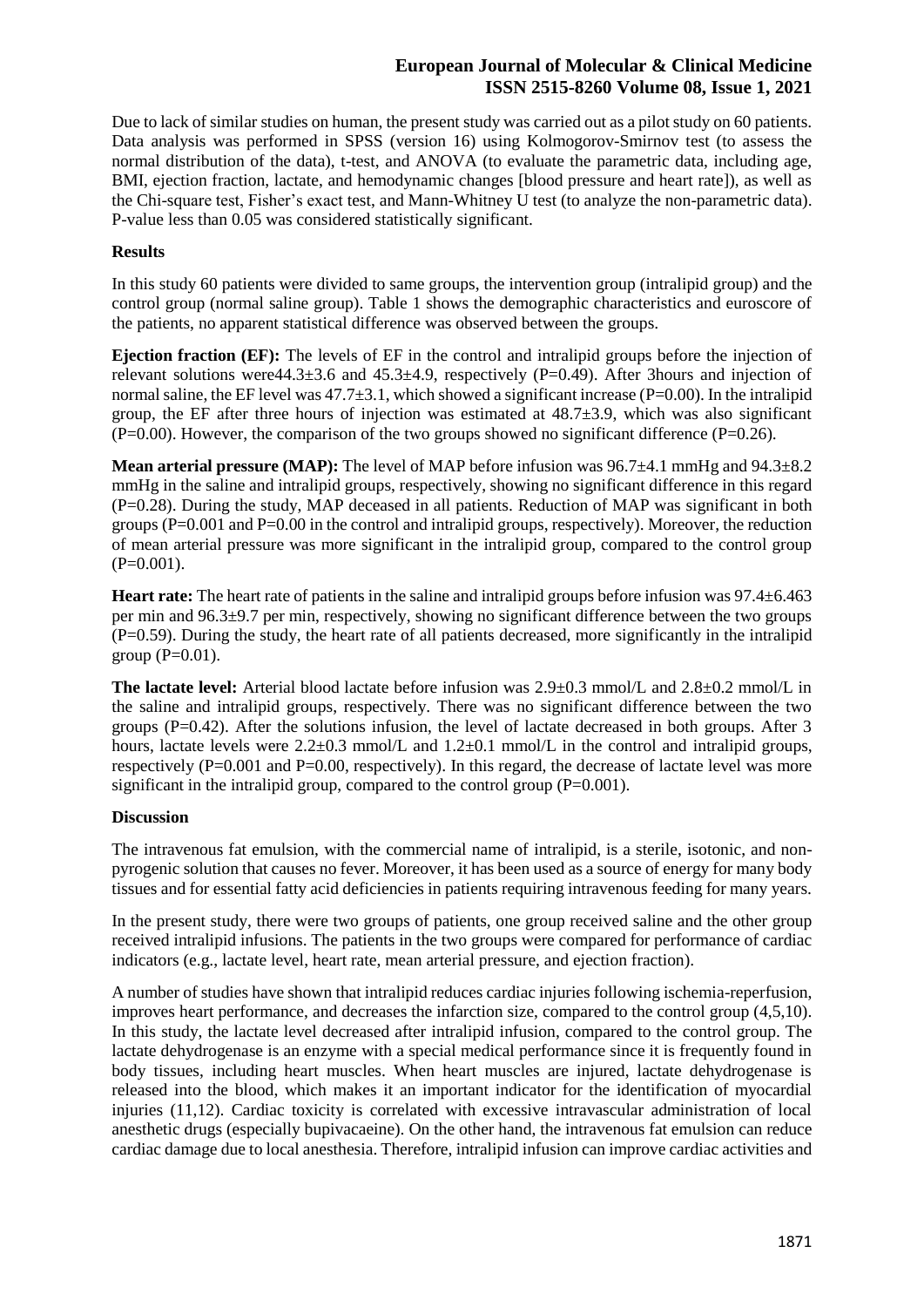reduces side effects of local anesthesia drugs. Accordingly, the lower the lactate level is the more positive performance of intravenous fat emulsions (13,14).

In a study conducted by Eghbali, various cardioprotective effects were observed for intralipid in ischemia-reperfusion injuries, meaning that fat infusion increases aortic pressure and arterial pressure more than saline. Fat infusion in the heart leads to the increased number, pressure, and consumption of myocardial oxygen (15,16). In a previous study, fat emulsion positively increased the inotropic effect and tissue blood pressure (17).

In the current research, intravenous fat emulsion had a greater effect on the improvement of arterial pressure and heart rate, in a way that the mean arterial pressure and heart rate of patients decreased from 94.3 and 96.3 to 87.9 and 86.0, respectively. Also intralipid infusion enhanced cardiac function statistically significant, and the mean EF increased from 45.3 to 48.7. However, this increase was not clinically significant  $(P=0.26)$ , which can be due to the properties of plasma dilatation caused by intralipid. Fatty acids enhance the calcium entry into heart cells and smooth muscle cells, which not only improves heart function but also increases blood pressure.

In an animal model of verapamil toxicity in rodents, intralipid was able to increase the heart rate. Gueret et al. reported that intralipid in verapamil toxicity led to the increased entry of calcium into the myocyte, thereby causing an inotropic improvement (18). In the present research, intralipid reduced the heart rate. It seems that the differences between the results of various studies might be due to the differences in the concentration and speed of intralipid administration and fat load.

With the rapid administration of high levels of intralipid and increased fat intake, the lipoprotein lipase enzyme also increases, resulting in an increase in the concentration of free fatty acids in the plasma. This high concentration leads to impaired endothelium-dependent vasodilation mechanisms, resulting in vascular contraction, decreased capacity of large and small arteries, increased vascular resistance, and high blood pressure (19). In the present study, there was a decrease in mean arterial pressure in both groups, which was more significant in the intralipid group. The reason might be a greater reduction in lactate and blood acidity, and its effect on cardiac refluxes with a lower rate of intralipid injection.

Martin Harvey et al. evaluated the effect of intralipid infusion on the improvement of blood pressure caused by propranolol in rabbits. In this study, animals were exposed to 6mg/kg of 20% intralipid and 6mg/kg 0.9% normal saline. Pulse and mean arterial pressure were recorded at intervals of 2.5-15 min. The results showed that the mean arterial pressure in the intralipid group (mean 69 mmHg) was higher than normal saline (mean 53 mmHg) in  $15$  min (P=0.029) (20). Moreover, Stojiljkovic et al. indicated that administration of  $0.8$ ml.m<sup>-1</sup> min<sup>-1</sup> of intralipid and heparin solution to healthy individuals increased systolic and diastolic arterial pressure as well as the heart rate of subjects (21). Nevertheless, there was a reduction in the arterial pressure and heart rate in the current research, which might be due to the level of the consumption of intralipid and/or consumption of narcotics during or after surgery.

## **Conclusion**

According to the results of the present study, the injectable fat emulsion can be considered as a factor in open heart surgery, which can improve hemodynamic parameters. However, as a new method in improving the treatment, there is a need to conduct more scientific research on different laboratory animals, doses and concentrations to assess intralipid efficacy on cardiac function after invasive cardiac therapies.

### **Reference**

1. Hausenloy DJ, Ong S-B, Yellon DM. The mitochondrial permeability transition pore as a target for preconditioning and postconditioning. Basic Res Cardiol 2009;104:189–202.

2. Argaud L, Gateau-Roesch O, Raisky O, et al. Postconditioning inhibits mitochondrial permeability transition. Circulation 2005;111:194–7.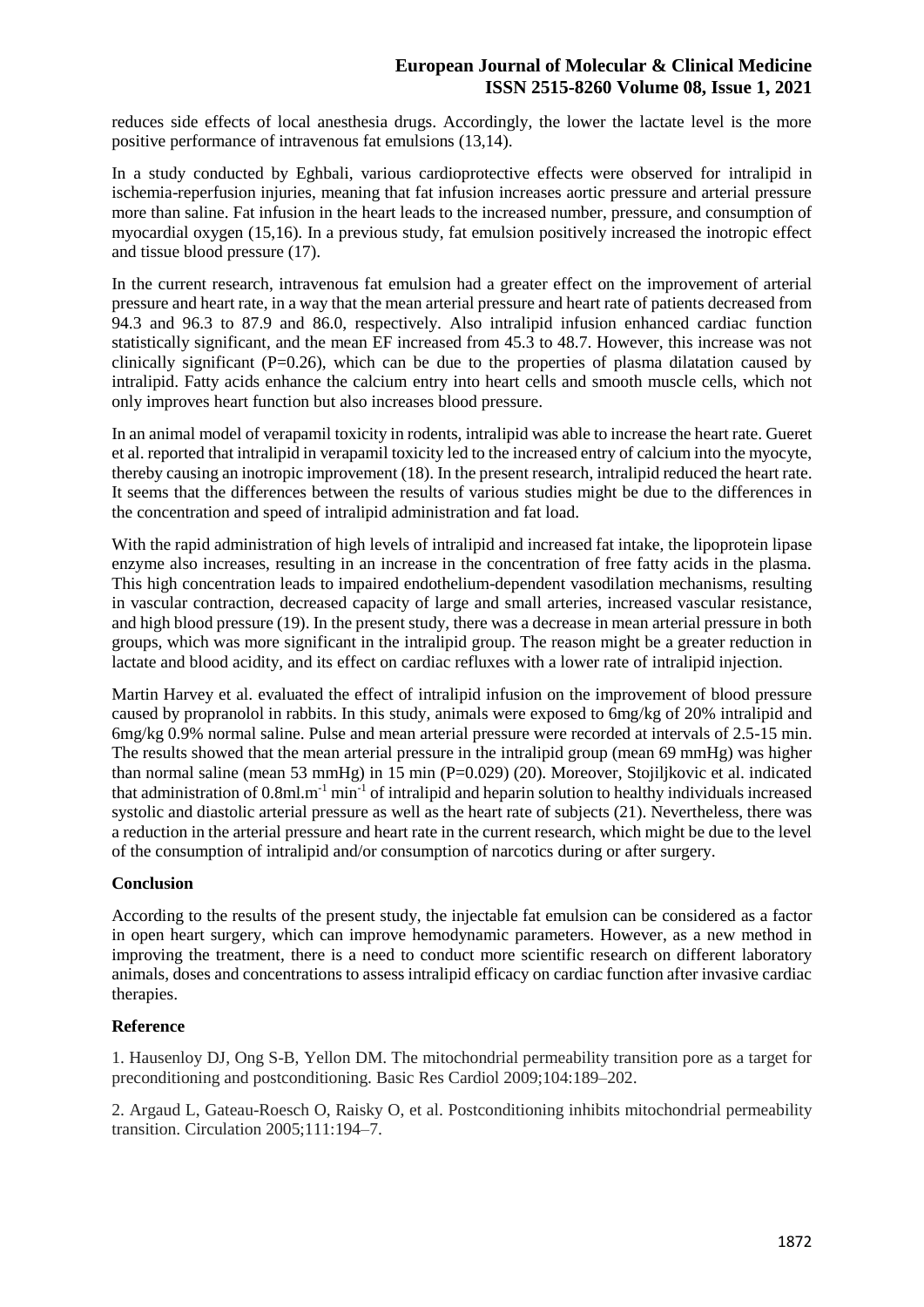3. Yu H, Li Q, Chen C, Li T, Xiong JY, Qin Z, Luo M, Tan ZX, Liu T, Yu H, Yin XR, Yu H, ZhouRH. Effect of intralipid on myocardial injury during valve replacement surgery with concomitant radiofrequency ablation: A randomized controlled trial. Medicine (Baltimore). 2018 Jan;97(1):e9603.

4. Liu SL, Wang Y, Wang RR, Chai YF, Wu W, Huang H, Liu J. Protective effect of intralipid on myocardial ischemia/reperfusion injury in isolated rat heart. Zhongguo Wei Zhong Bing Ji Jiu Yi Xue. 2008 Apr;20(4):227-30.

5. Li J, Iorga A, Sharma S, Youn JY, Partow-Navid R, Umar S, Cai H, Rahman S, Eghbali M. Intralipid, a clinically safe compound, protects the heart against ischemia-reperfusion injury more efficiently than cyclosporine-A. Anesthesiology. 2012 Oct;117(4):836-46.

6. Zhou RH, Yu H, Yin XR, Li Q, Yu H, Yu H, Chen C, Xiong JY, Qin Z, Luo M, Tan ZX, Liu T. Effect of intralipid postconditioning on myocardial injury in patients undergoing valve replacement surgery: a randomised controlled trial. Heart. 2017 Jul;103(14):1122-1127. doi: 10.1136/heartjnl-2016- 310758. Epub 2017 Feb 28.

7. Riess ML, Podgoreanu MV. Intralipid: the new magic bullet in cardioprotection? Anesthesiology. 2013 May;118(5):1237-8.

8. Tierney KJ1, Murano T1, Natal B1.Lidocaine-Induced Cardiac Arrest in the Emergency Department: Effectiveness of Lipid Therapy. J Emerg Med. 2016 Jan;50(1):47-50. doi: 10.1016/j.jemermed.2015.07.035. Epub 2015 Oct 23.

9. Motayagheni N1, Phan S, Nozari A, Atala A.Lipid Emulsion, More Than Reversing Bupivacaine Cardiotoxicity: Potential Organ Protection. J Pharm Pharm Sci. 2017;20(1):329-331.

10. Li J, Ruffenach G, Kararigas G, Cunningham CM, Motayagheni N, Barakai N, Umar S, Regitz-Zagrosek V, Eghbali M. Intralipid protects the heart in late pregnancy against ischemia/reperfusion injury via Caveolin2/STAT3/GSK-3β pathway. J Mol Cell Cardiol. 2017 Jan;102:108-116.

11. Geza S. Bodor.Biochemical Markers of Myocardial Damage. EJIFCC. 2016 Apr; 27(2): 95–111

12. M. Kemp J. Donovan H. Higham J. HooperBiochemical markers of myocardial injury. British Journal of Anaesthesia, Volume 93, Issue 1, July 2004, Pages 63–73,

13. Park WK, Kim HS, Kim SH, Jung JR, Lynch C 3rd, Min NH. Intralipid Restoration of Myocardial Contractions Following Bupivacaine-Induced Asystole: Concentration- and Time-Dependence In Vitro. Anesth Analg. 2017 Jul;125(1):91-100.

14. Gosselin S, Hoegberg LC, Hoffman RS, Graudins A, Stork CM, Thomas SH, Stellpflug SJ, Hayes BD, Levine M, Morris M, Nesbitt-Miller A, Turgeon AF, Bailey B, Calello DP, Chuang R, Bania TC, Mégarbane B, Bhalla A, Lavergne V.Evidence-based recommendations on the use of intravenous lipid emulsion therapy in poisoning. Clin Toxicol (Phila). 2016 Dec;54(10):899-923.

15. Umar S, Li J, Hannabass K, Vaillancourt M, Cunningham CM, Moazeni S, Mahajan A, Eghbali M.Free Fatty Acid Receptor G-protein-coupled Receptor 40 Mediates Lipid Emulsion-induced Cardioprotection. Anesthesiology. 2018 Jul;129(1):154-162.

16. Li J, Iorga A, Sharma S, Youn JY, Partow-Navid R, Umar S, Cai H, Rahman S, Eghbali M.Intralipid, a clinically safe compound, protects the heart against ischemia-reperfusion injury more efficiently than cyclosporine-A. Anesthesiology. 2012 Oct;117(4):836-46.

17. Fettiplace MR, Ripper R, Lis K, Lin B, Lang J, Zider B, Wang J, Rubinstein I, Weinberg G. Rapid cardiotonic effects of lipid emulsion infusion\*. Crit Care Med. 2013 Aug;41(8):e156-62.

18. Gueret G, Pennec JP, Arvieux CC. Hemodynamic effects of intralipid after verapamil intoxication may be due to a direct effect of fatty acids on myocardial calcium channels. Acad Emerg Med. 2007 Aug;14(8):761.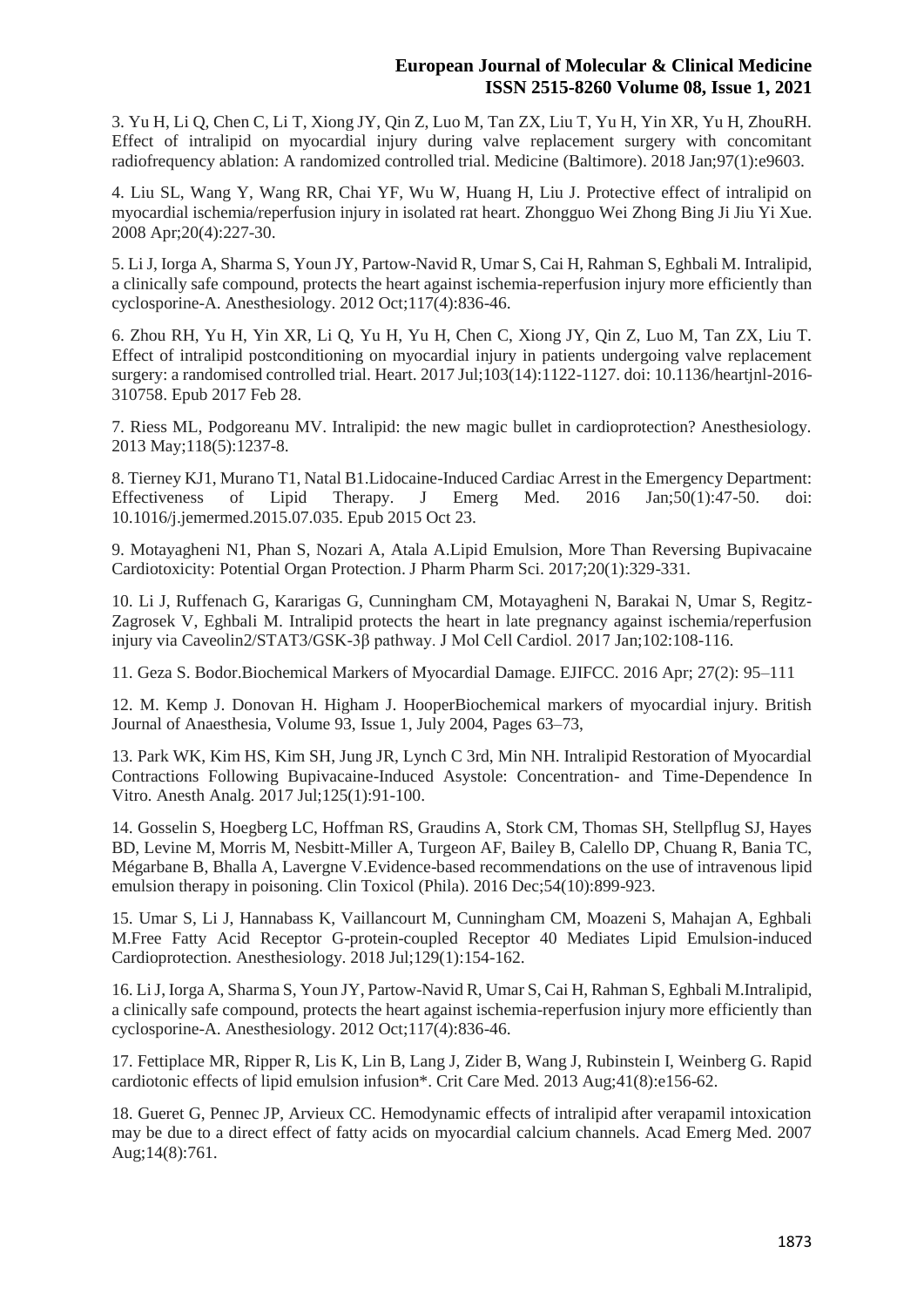19. Sambandam N1, Lim F, Cam MC, Rodrigues B. Cardiac heparin-releasable lipoprotein lipase activity in fructose-hypertensive rats: effect of coronary vasodilation. J Cardiovasc Pharmacol. 1997 Jul;30(1):110-7.

20. Harvey MG, Cave GR. Intralipid infusion ameliorates propranolol-induced hypotension in rabbits. J Med Toxicol. 2008 Jun;4(2):71-6.

21. Stojiljkovic MP, Zhang D, Lopes HF, Lee CG, Goodfriend TL, Egan BM. Hemodynamic effects of lipids in humans. Am J Physiol Regul Integr Comp Physiol. 2001 Jun;280(6):R1674-9.